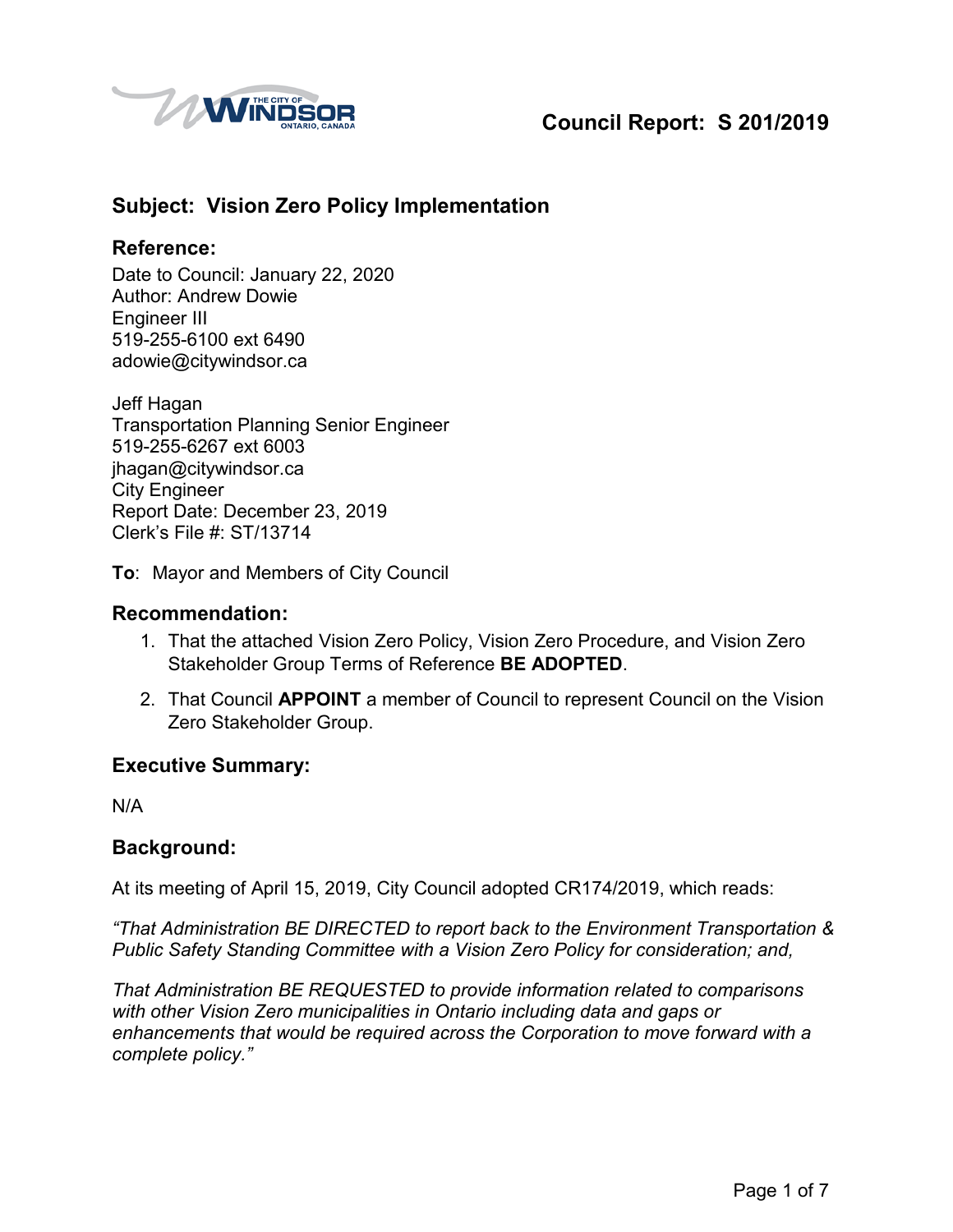This report contains the proposed Vision Zero policy and the comparison information relevant to other Vision Zero municipalities for consideration by City Council.

### **Discussion:**

The Vision Zero policy proposed for consideration was adapted from previously adopted policies throughout Canada, as well as published guidance from the Vision Zero Network and Parachute Vision Zero.

Through the proposed policy, City Council retains ultimate authority to approve the implementation and funding for road safety measures in its jurisdiction, for adopting the Vision Zero Action Plan, and for approving policy amendments. City Council would also support the appointment of a Vision Zero Stakeholder Group.

In addition, under the proposed policy, the existing Road Safety Committee would be appointed as the Vision Zero Task Force. Administration would appoint a Vision Zero Chair and would recommend the appointment of individuals to a Vision Zero Stakeholder Group to City Council. Policy development, research and data gathering, administration of the Vision Zero Task Force, adherence to Vision Zero principles and reporting to City Council would be undertaken by Administration.

The Vision Zero Task Force will consult and collaborate with the Vision Zero Stakeholder Group on an ongoing basis, including identifying targets, goals, and Action Plan initiatives to be incorporated while adjusting as needed.

The Vision Zero Stakeholder Group will be consulted to identify key concerns and desirable goals for the Vision Zero Action Plan. It will ultimately recommend to City Council implementation of the Vision Zero plan as considered appropriate.

The proposed policy and procedure documents are appended to this report. Details on how this policy achieves the objectives for a successful Vision Zero policy are provided below.

| <b>Component</b><br>(Source: 9 Components of a Strong Vision Zero<br><b>Commitment, Vision Zero Network)</b>                                             | Approach in the Proposed Vision Zero Policy             |
|----------------------------------------------------------------------------------------------------------------------------------------------------------|---------------------------------------------------------|
| POLITICAL COMMITMENT                                                                                                                                     | The proposed policy clearly states the overall goal     |
| The highest-ranking local officials (Mayor, City<br>Council, City Manager) make an official and public                                                   | of zero traffic fatalities and severe injuries.         |
| commitment to a Vision Zero goal to achieve zero                                                                                                         | Identifying a specific timeline to achieve this goal is |
| traffic fatalities and severe injuries among all road<br>users (including people walking, biking, using<br>transit, and driving) within a set timeframe. | to be identified in the Vision Zero Action Plan.        |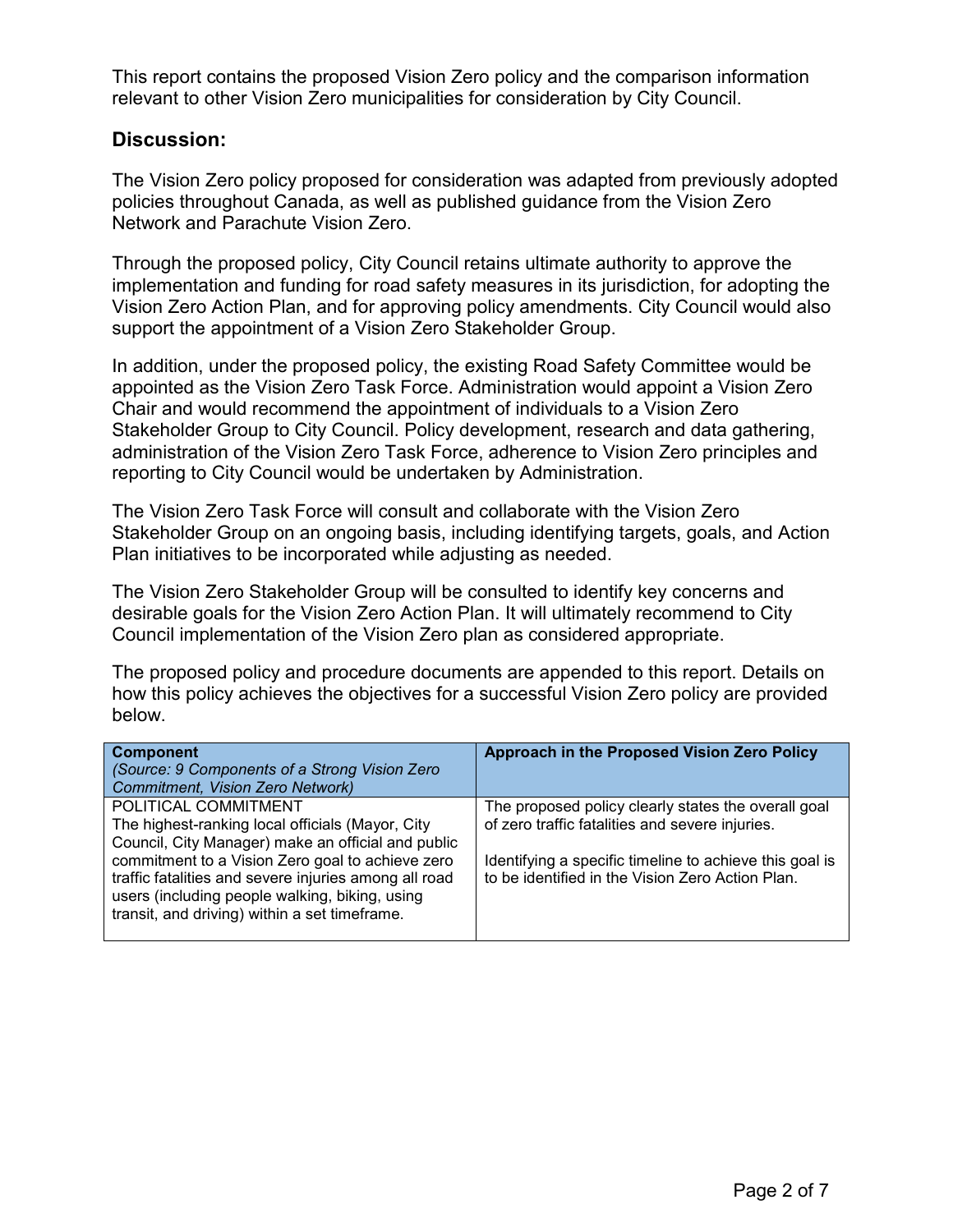| <b>Component</b><br>(Source: 9 Components of a Strong Vision Zero<br>Commitment, Vision Zero Network)                                                                                                                                                                                                             | Approach in the Proposed Vision Zero Policy                                                                                                                                                                                                                                                                                                                                                                                                                                                                   |
|-------------------------------------------------------------------------------------------------------------------------------------------------------------------------------------------------------------------------------------------------------------------------------------------------------------------|---------------------------------------------------------------------------------------------------------------------------------------------------------------------------------------------------------------------------------------------------------------------------------------------------------------------------------------------------------------------------------------------------------------------------------------------------------------------------------------------------------------|
| MULTI-DISCIPLINARY LEADERSHIP<br>An official city Vision Zero Taskforce (or Leadership<br>Committee) is created and charged with leading the<br>planning effort for Vision Zero.                                                                                                                                  | A multi-disciplinary Vision Zero Task Force has<br>been identified. The Task Force includes<br>representatives on the existing Road Safety<br>Committee (Transportation Planning, Engineering,<br>Operations - Maintenance, Traffic Operations, and<br>Windsor Police Service) as well as additional<br>departments and agencies (Communications,<br>Windsor Fire and Rescue Service, Essex Windsor<br>EMS, and Transit Windsor).<br>A Vision Zero Chair will coordinate the activities of<br>the Task Force. |
| <b>ACTION PLAN</b><br>Vision Zero Action Plan (or Strategy) is created<br>within 1 year of initial commitment and is<br>implemented with clear strategies, owners of each<br>strategy, interim targets, timelines, & performance<br>measures.                                                                     | The proposed policy identifies that a Vision Zero<br>Action Plan should be presented to Council for<br>approval within 12 months of adopting the policy<br>and appointing the Vision Zero Stakeholder Group.<br>The proposed policy identifies that strategies,<br>initiatives, interim targets, and performance<br>measures should be provided in the Action Plan.                                                                                                                                           |
| <b>EQUITY</b><br>City stakeholders commit to both an equitable<br>approach to Vision Zero by establishing inclusive<br>and representative processes, as well as equitable<br>outcomes by ensuring measurable benchmarks to<br>provide safe transportation options for all road<br>users in all parts of the city. | The proposed policy identifies that representatives<br>of several neighbourhoods and a representative of<br>a community group should be invited to take part in<br>the Vision Zero Stakeholder Group.                                                                                                                                                                                                                                                                                                         |
| COOPERATION & COLLABORATION<br>A commitment is made to encourage meaningful<br>cooperation and collaboration among relevant<br>governmental agencies & community stakeholders<br>to establish a framework for multiple stakeholders<br>to set shared goals and focus on coordination and<br>accountability.       | The proposed policy outlines specific key points in<br>the process where consultation with the<br>Stakeholder Group is required.                                                                                                                                                                                                                                                                                                                                                                              |
| SYSTEMS-BASED APPROACH<br>City leaders commit to and prioritize a systems-<br>based approach to Vision Zero - focusing on the<br>built environment, systems, and policies that<br>influence behavior - as well as adopting<br>messaging that emphasizes that these traffic<br>losses are preventable.             | The Vision Zero Chair will have primary<br>responsibility for ensuring that the strategies and<br>initiatives developed are in keeping with Vision<br>Zero principles and a systems-based approach.                                                                                                                                                                                                                                                                                                           |
| <b>DATA-DRIVEN</b><br>City stakeholders commit to gather, analyze, utilize,<br>and share reliable data to understand traffic safety<br>issues and prioritize resources based on evidence<br>of the greatest needs and impact.                                                                                     | The data sources expected to inform the<br>development of a Vision Zero Action Plan are<br>already available.<br>The Vision Zero Chair will have primary<br>responsibility for ensuring that reliable data is<br>shared with the Task Force and the Stakeholder<br>Group.                                                                                                                                                                                                                                     |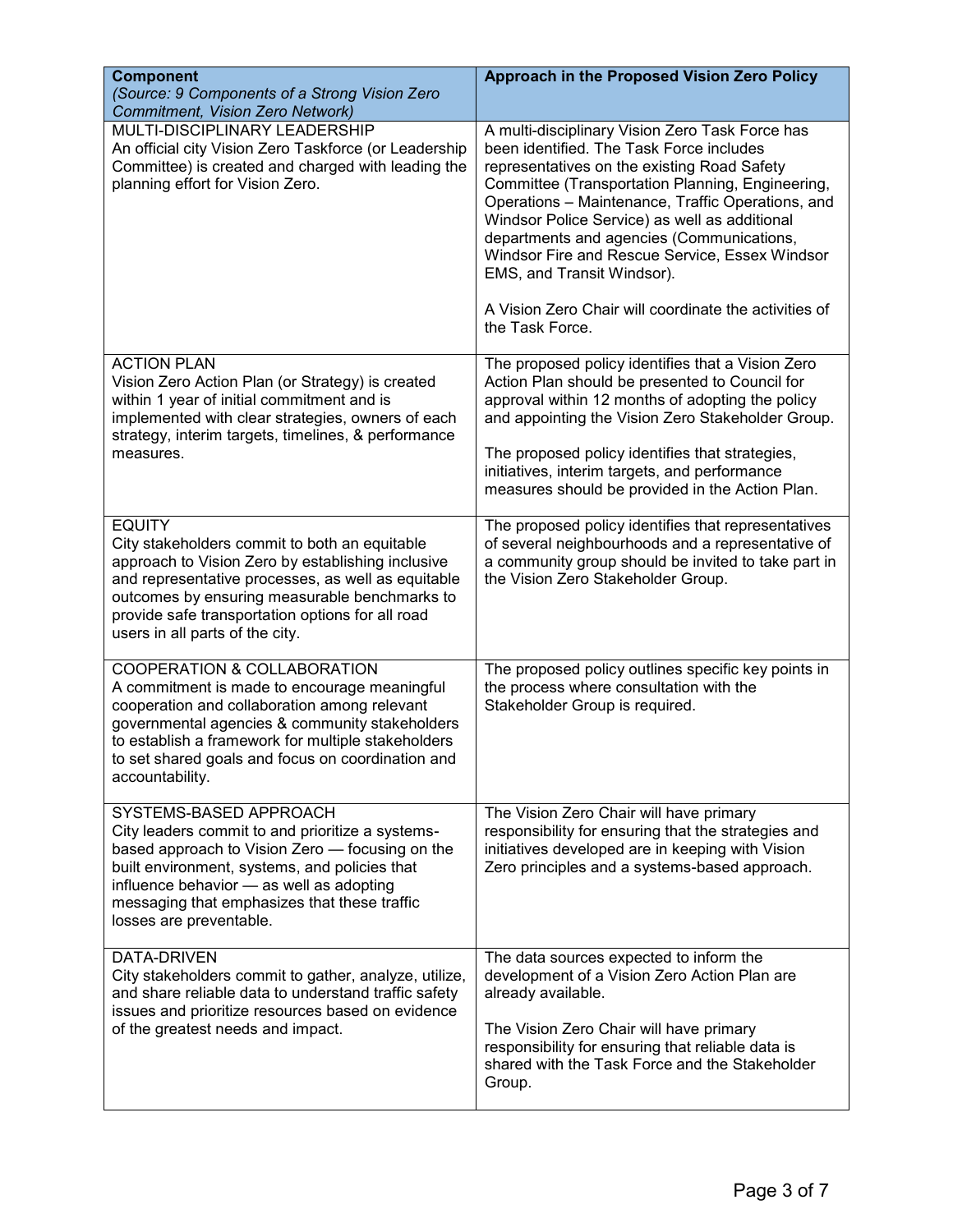| <b>Component</b><br>(Source: 9 Components of a Strong Vision Zero<br>Commitment, Vision Zero Network)                                                                                                                                                                                        | Approach in the Proposed Vision Zero Policy                                                                                                                                                                                                                                                                                                                                      |
|----------------------------------------------------------------------------------------------------------------------------------------------------------------------------------------------------------------------------------------------------------------------------------------------|----------------------------------------------------------------------------------------------------------------------------------------------------------------------------------------------------------------------------------------------------------------------------------------------------------------------------------------------------------------------------------|
| <b>COMMUNITY ENGAGEMENT</b><br>Opportunities are created to invite meaningful<br>community engagement, such as select community<br>representation on the Taskforce, broader<br>community input through public meetings or<br>workshops, online surveys, and other feedback<br>opportunities. | The proposed policy identifies that representatives<br>of several neighbourhoods and a representative of<br>a community group should be invited to take part in<br>the Vision Zero Stakeholder Group<br>The proposed policy does not preclude public<br>workshops, online surveys, or other feedback<br>opportunities if the need for these is identified<br>during the process. |
| <b>TRANSPARENCY</b><br>The city's process is transparent to city<br>stakeholders and the community, including regular<br>updates on the progress on the Action Plan and<br>performance measures, and a yearly report (at<br>minimum) to the local governing board (e.g., City<br>Council).   | The proposed policy identifies that progress<br>updates should be provided at key points during<br>the development of the Action Plan.                                                                                                                                                                                                                                           |

# **Reporting**

During development of the Action Plan, reports will be provided to the Environment, Transportation and Public Safety Standing Committee with the following key components of the Action Plan as they are developed:

- Strategic priorities (progress report);
- Recommended initiatives (progress report); and
- Vision Zero Action Plan including interim goals (final report for approval).

After approval of the Action Plan, the proposed policy and procedure identify that Administration should provide an annual update report. This annual report will include:

- Vision Zero collision statistics and trends,
- A summary of Vision Zero initiatives that have occurred since the last progress report,
- Information on overall progress on the Vision Zero Action Plan, and
- Current values for all performance measures identified in the Vision Zero Action Plan.

#### **Comparison with Other Ontario Vision Zero Municipalities**

A number of other municipalities in Ontario have adopted Vision Zero programs or policies. A core principle of Vision Zero is that each jurisdiction's Action Plan should be customized to reflect its specific needs based on analysis of road safety data and consultation with the community. Because of this, there is significant variation in Vision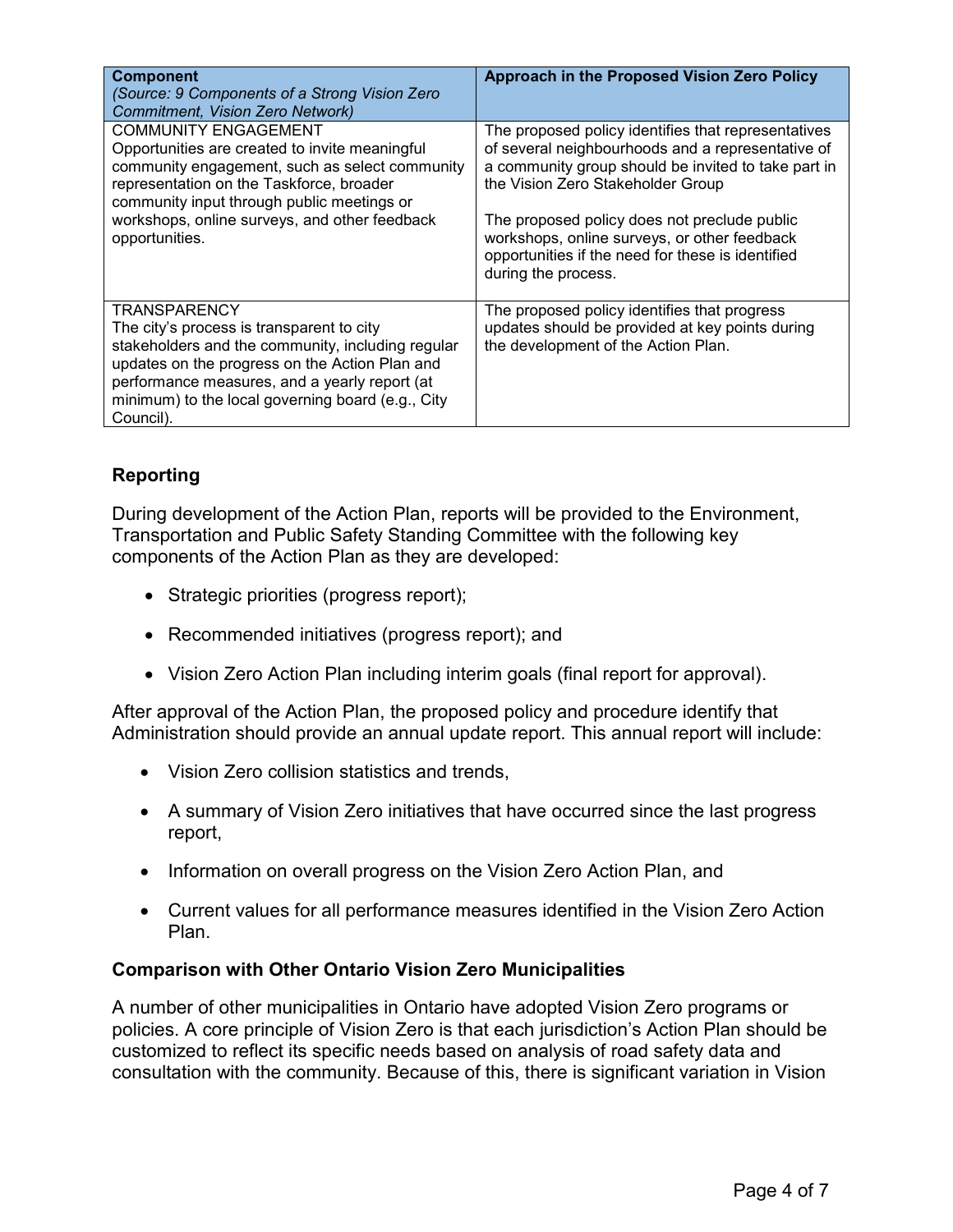Zero Action plans between jurisdictions; however, certain overall themes are common to most Vision Zero Action Plans:

### **Prioritizing fatal and major injury collisions**

Since Vision Zero is focused specifically on fatal and major injury collisions, severe collisions – rather than total collisions – tend to be the basis for prioritizing road safety decisions, such as which locations or collision types should be prioritized when evaluating safety improvement options.

#### **An emphasis on vulnerable road user collisions**

Collisions involving vulnerable road users (e.g. cyclists, pedestrians, and motorcyclists) tend to have a high likelihood of injury. Because of this, most Vision Zero Action Plans place a significant emphasis on reducing vulnerable road user collisions.

#### **An emphasis on speed control**

The Vision Zero approach acknowledges that the injury potential of a collision increases as vehicle speed increases, so most Vision Zero Action Plans emphasize reducing vehicle speeds in order to reduce collision severity.

The details of how these issues will be addressed in a Windsor Vision Zero Action Plan have not yet been addressed. The Action Plan will be presented to Council for approval before implementation.

#### **Anticipated Data Needs**

Compared to other municipalities that have implemented Vision Zero, Windsor is well positioned with respect to the data that will be required to develop a Vision Zero Action Plan. Along with the City of Windsor collision database, Administration has collected extensive speed and traffic volume information for many streets, as well as additional GIS and other spatial information on the City's road network. No data gaps have been identified that would prevent the implementation of a Vision Zero Policy.

#### **Risk Analysis:**

The recommendation to approve adoption of the Vision Zero Policy carries no immediate general risk. It carries out City Council's previous direction to adopt a policy and to assemble the appropriate stakeholders and participants.

There is some degree of resourcing risk for participation in the Vision Zero program as stakeholders may not be able to prioritize resourcing for this project over their day-today responsibilities.

#### **Financial Matters:**

At this time, there are no financial considerations. However, implementation of recommended Vision Zero projects in the Vision Zero Action Plan would be likely to require funding allocations of City Council.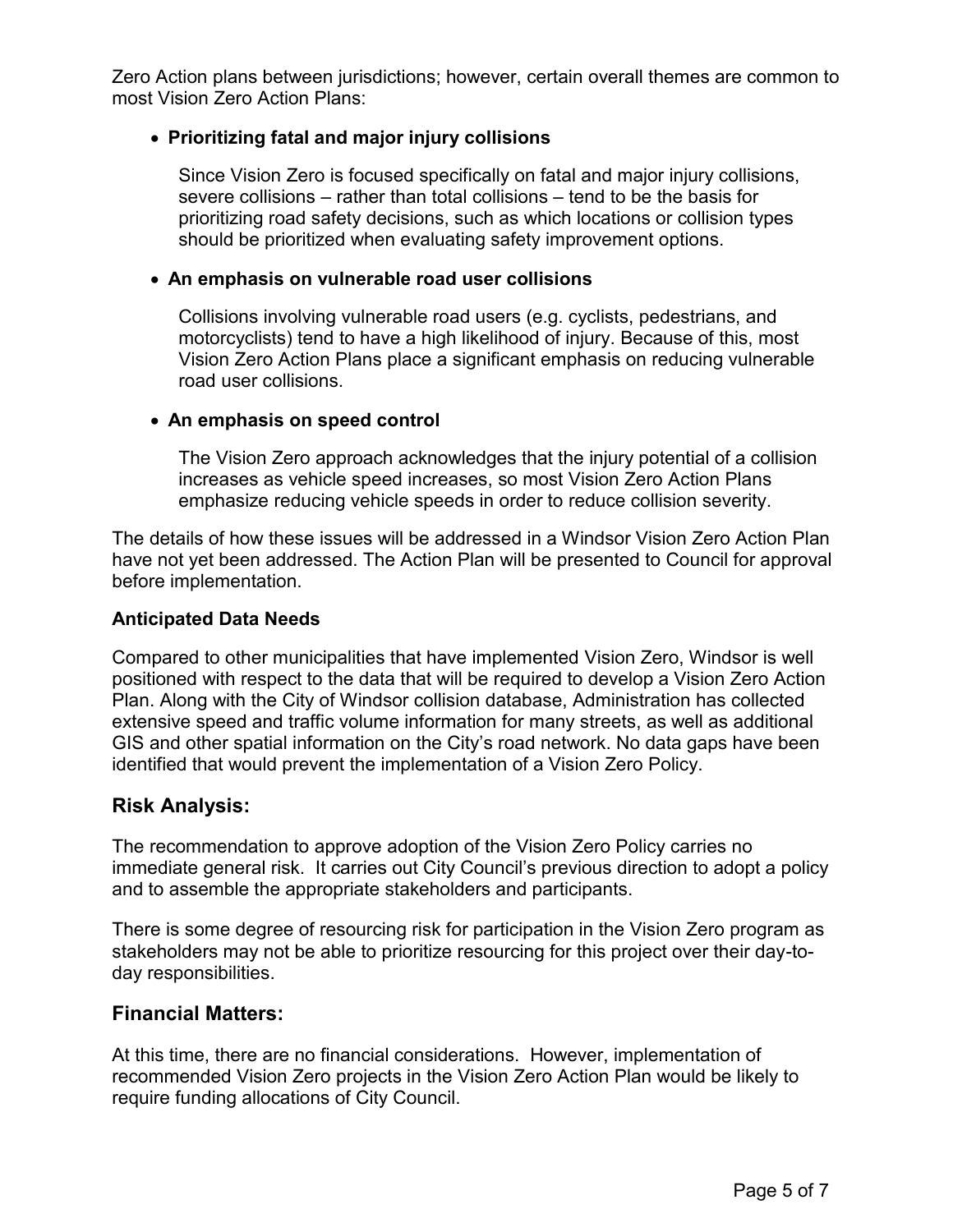In most other jurisdictions that have adopted Vision Zero, implementation of Vision Zero has focused mainly on reprioritizing how existing road safety budgets are spent, rather than allocating significant additional funds.

The budget to implement Vision Zero can vary, but as an indication of potential budget impacts for a future Vision Zero Action Plan: the City of London recently approved a budget of \$150,000 per year to implement their Vision Zero program.

## **Consultations:**

Becky Murray, Council Services Fahd Mikhael, Engineering Dwayne Dawson, Operations Phong Nguy, Operations – Maintenance Shawna Boakes, Traffic Operations Jason Moore & Blake Roberts, Communications Andrea DeJong & John Lee, Windsor Fire and Rescue Service Barry Horrobin, Sgt. Craig Judson & Sgt. Morgan Evans, Windsor Police Service Bruce Krauter & Ryan Lemay, Essex-Windsor EMS Jason Scott, Transit Windsor

## **Conclusion:**

Adoption of the Vision Zero Policy by City Council is the next required step towards implementation of Vision Zero for the City of Windsor.

### **Planning Act Matters:**

N/A

# **Approvals:**

| <b>Name</b>               | <b>Title</b>                        |
|---------------------------|-------------------------------------|
| <b>Mark Winterton</b>     | <b>City Engineer</b>                |
| <b>Shelby Askin Hager</b> | <b>City Solicitor</b>               |
| <b>Onorio Colucci</b>     | <b>Chief Administrative Officer</b> |

# **Notifications:**

| <b>Name</b>                            | <b>Address</b>     | <b>Email</b>                   |
|----------------------------------------|--------------------|--------------------------------|
| Chief Pam Mizuno                       | 150 Goyeau St.     |                                |
| <b>Windsor Police Service</b>          | Windsor ON N9A 6V2 |                                |
| <b>Barry Horrobin</b>                  |                    | bhorrobin@police.windsor.on.ca |
| Director of Planning & Physical        |                    |                                |
| Resources                              |                    |                                |
| <b>Windsor Police Service</b>          |                    |                                |
| <b>Chief Stephen Laforet</b>           |                    | slaforet@citywindsor.ca        |
| <b>Windsor Fire and Rescue Service</b> |                    |                                |
| <b>Chief Bruce Krauter</b>             |                    | BKrauter@countyofessex.ca      |
| <b>Essex Windsor EMS</b>               |                    |                                |